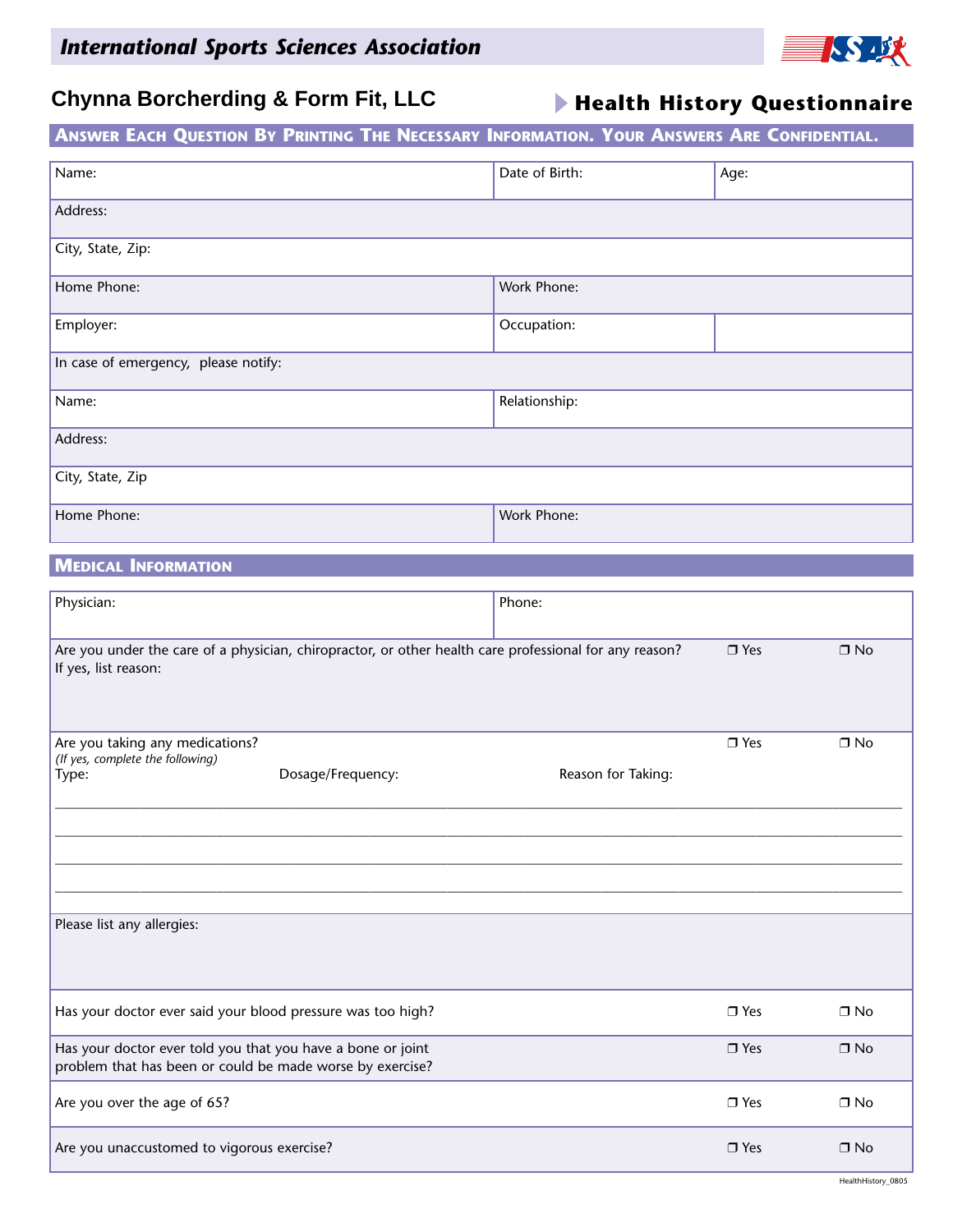

#### **Health History Questionnaire**

|                         | <b>MEDICAL INFORMATION, CONTINUED</b>                                                                                                                                                                              |                                          |                                      |            |           |
|-------------------------|--------------------------------------------------------------------------------------------------------------------------------------------------------------------------------------------------------------------|------------------------------------------|--------------------------------------|------------|-----------|
| If yes, please explain: | Is there any reason not mentioned why you should not follow a regular exercise program?                                                                                                                            |                                          |                                      | $\Box$ Yes | $\Box$ No |
| If yes, please explain: | Have you recently experienced any chest pain associated with either exercise or stress?                                                                                                                            |                                          |                                      | $\Box$ Yes | $\Box$ No |
| <b>SMOKING</b>          |                                                                                                                                                                                                                    |                                          |                                      |            |           |
|                         | Please check the box that describes your current habits:                                                                                                                                                           |                                          |                                      |            |           |
|                         | $\Box$ Cigar and/or pipe<br>$\Box$ 15 or less cigarettes per day<br>$\Box$ 16 to 25 cigarettes per day<br>$\Box$ 26 to 35 cigarettes per day<br>$\Box$ More than 35 cigarettes per day                             |                                          |                                      |            |           |
|                         |                                                                                                                                                                                                                    |                                          |                                      |            |           |
|                         | <b>FAMILY AND PERSONAL MEDICAL HISTORY</b>                                                                                                                                                                         |                                          |                                      |            |           |
|                         | If there is family history for any condition, please check the box to the left. If you are personally experiencing any of these conditions,<br>fill the information in on the line to the right.<br>$\Box$ Asthma: |                                          |                                      |            |           |
|                         |                                                                                                                                                                                                                    |                                          |                                      |            |           |
|                         |                                                                                                                                                                                                                    |                                          |                                      |            |           |
|                         | □ Epilepsy: Petite Mal: ____________________Grand Mal: ________________________ Other: __________________                                                                                                          |                                          |                                      |            |           |
|                         |                                                                                                                                                                                                                    |                                          |                                      |            |           |
|                         | <b>LIFESTYLE AND DIETARY FACTORS</b>                                                                                                                                                                               |                                          |                                      |            |           |
|                         | Please fill in the information below:                                                                                                                                                                              |                                          |                                      |            |           |
|                         | □ Occupational Stress Level:                                                                                                                                                                                       | $\Box$ Low / $\Box$ Medium / $\Box$ High |                                      |            |           |
|                         | $\square$ Energy Level:                                                                                                                                                                                            | $\Box$ Low / $\Box$ Medium / $\Box$ High |                                      |            |           |
|                         | □ Caffeine Intake/Daily:                                                                                                                                                                                           | □ Alcohol Intake/Weekly:                 |                                      |            |           |
|                         | O Colds Per Year:                                                                                                                                                                                                  |                                          |                                      |            |           |
|                         |                                                                                                                                                                                                                    |                                          |                                      |            |           |
|                         |                                                                                                                                                                                                                    |                                          |                                      |            |           |
|                         |                                                                                                                                                                                                                    |                                          |                                      |            |           |
|                         |                                                                                                                                                                                                                    |                                          |                                      |            |           |
|                         |                                                                                                                                                                                                                    |                                          |                                      |            |           |
| <b>CARDIOVASCULAR</b>   | Please fill in the information below:                                                                                                                                                                              |                                          |                                      |            |           |
|                         |                                                                                                                                                                                                                    |                                          |                                      |            |           |
|                         |                                                                                                                                                                                                                    |                                          |                                      |            |           |
|                         |                                                                                                                                                                                                                    |                                          |                                      |            |           |
|                         |                                                                                                                                                                                                                    |                                          |                                      |            |           |
|                         |                                                                                                                                                                                                                    |                                          |                                      |            |           |
|                         |                                                                                                                                                                                                                    |                                          |                                      |            |           |
|                         |                                                                                                                                                                                                                    |                                          | D Gout:_____________________________ |            |           |
|                         |                                                                                                                                                                                                                    |                                          |                                      |            |           |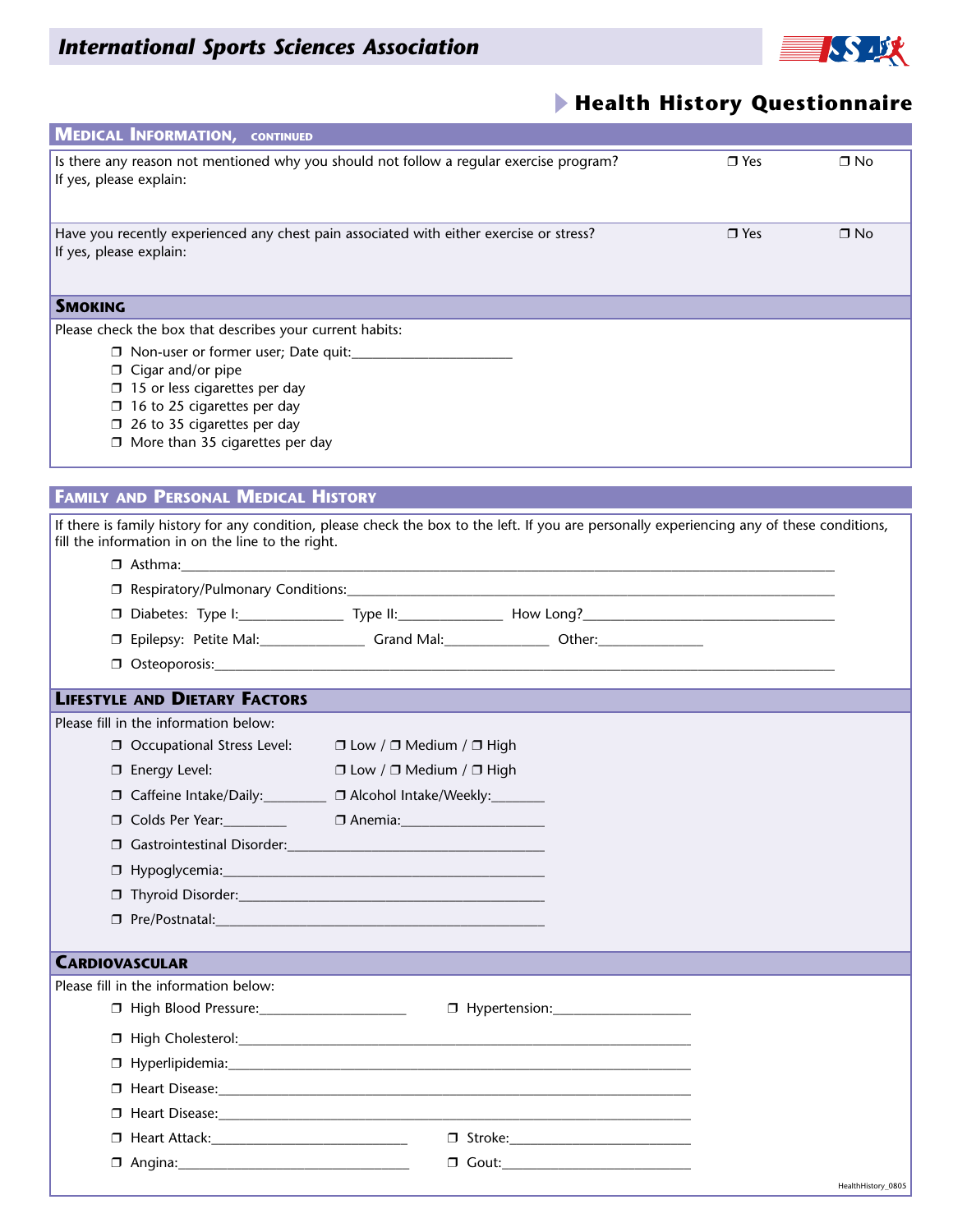### *International Sports Sciences Association*



### **Health History Questionnaire**

#### **FAMILY AND PERSONAL MEDICAL HISTORY, CONTINUED**

| <b>MUSCULOSKELETAL INFORMATION</b>                                                                                                                                       |             |           |
|--------------------------------------------------------------------------------------------------------------------------------------------------------------------------|-------------|-----------|
| Please describe any past or current musculoskeletal conditions you have incurred such as muscle pulls, sprains, fractures, surgery, back<br>pain, or general discomfort: |             |           |
|                                                                                                                                                                          |             |           |
| $\Box$ Upper Back: $\Box$                                                                                                                                                |             |           |
|                                                                                                                                                                          |             |           |
|                                                                                                                                                                          |             |           |
|                                                                                                                                                                          |             |           |
|                                                                                                                                                                          |             |           |
|                                                                                                                                                                          |             |           |
|                                                                                                                                                                          |             |           |
|                                                                                                                                                                          |             |           |
| 0 Hernia: 2008 - 2008 - 2019 - 2019 - 2019 - 2019 - 2019 - 2019 - 2019 - 2019 - 2019 - 2019 - 2019 - 2019 - 20                                                           |             |           |
|                                                                                                                                                                          |             |           |
| $\Box$ Other:                                                                                                                                                            |             |           |
| <b>NUTRITIONAL INFORMATION</b>                                                                                                                                           |             |           |
| Are you on any specific food/diet plan at this time?<br>If yes, please list:                                                                                             | $\Box$ Yes  | $\Box$ No |
| Do you take dietary supplements?                                                                                                                                         | $\n  Yes\n$ | $\Box$ No |
| If yes, please list:                                                                                                                                                     |             |           |
| Do you experience any frequent weight fluctuations?                                                                                                                      | $\Box$ Yes  | $\Box$ No |
| Have you experienced a recent weight gain or loss?                                                                                                                       | $\Box$ Yes  | $\Box$ No |
| If yes, list change:                                                                                                                                                     |             |           |
| Over how long?                                                                                                                                                           |             |           |
| How many beverages do you consume per day that contain caffeine?                                                                                                         |             |           |
| How would you describe your current nutritional habits?                                                                                                                  |             |           |
| Other food/nutritional issues you want to include (food allergies, mealtimes, etc.)                                                                                      |             |           |